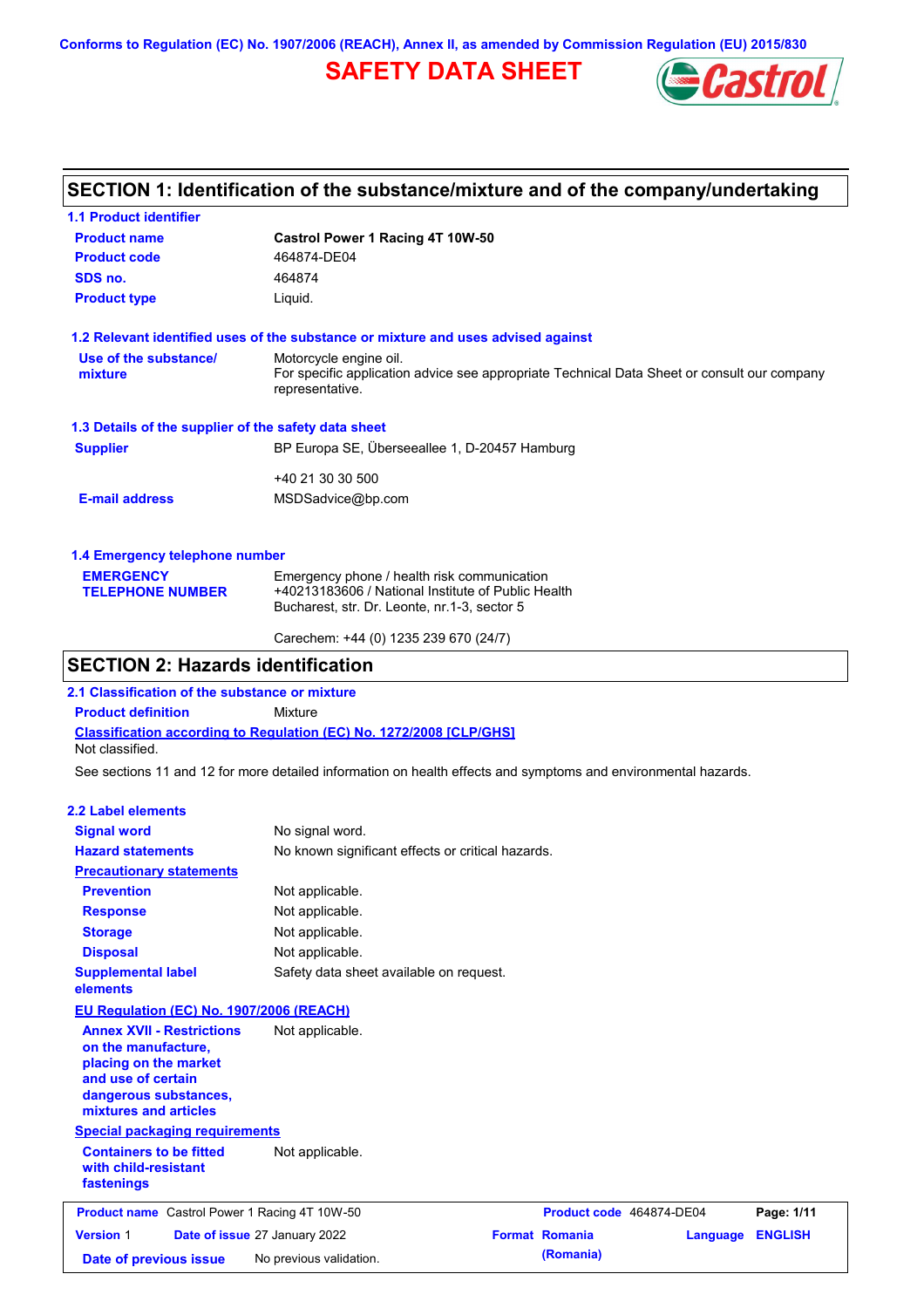# **SECTION 2: Hazards identification**

| <b>Tactile warning of danger</b>                                                                                         | Not applicable.                                                                                                                                                                                                          |
|--------------------------------------------------------------------------------------------------------------------------|--------------------------------------------------------------------------------------------------------------------------------------------------------------------------------------------------------------------------|
| 2.3 Other hazards                                                                                                        |                                                                                                                                                                                                                          |
| <b>Results of PBT and vPvB</b><br>assessment                                                                             | Product does not meet the criteria for PBT or vPvB according to Regulation (EC) No. 1907/2006,<br>Annex XIII.                                                                                                            |
| <b>Product meets the criteria</b><br>for PBT or vPvB according<br>to Regulation (EC) No.<br><b>1907/2006, Annex XIII</b> | This mixture does not contain any substances that are assessed to be a PBT or a vPvB.                                                                                                                                    |
| Other hazards which do<br>not result in classification                                                                   | Defatting to the skin.<br>USED ENGINE OILS<br>Used engine oil may contain hazardous components which have the potential to cause skin<br>cancer.<br>See Toxicological Information, section 11 of this Safety Data Sheet. |

### **SECTION 3: Composition/information on ingredients**

| <b>3.2 Mixtures</b>                                                                    |                                                                                      |           |                                               |             |
|----------------------------------------------------------------------------------------|--------------------------------------------------------------------------------------|-----------|-----------------------------------------------|-------------|
| <b>Product definition</b>                                                              | Mixture                                                                              |           |                                               |             |
| Highly refined base oil (IP 346 DMSO extract < 3%). Proprietary performance additives. |                                                                                      |           |                                               |             |
| <b>Product/ingredient</b><br>name                                                      | <b>Identifiers</b>                                                                   | %         | <b>Regulation (EC) No.</b><br>1272/2008 [CLP] | <b>Type</b> |
| Distillates (petroleum), hydrotreated<br>heavy paraffinic                              | REACH #: 01-2119484627-25<br>EC: 265-157-1<br>CAS: 64742-54-7<br>Index: 649-467-00-8 | 275 - ≤90 | Not classified.                               | $[2]$       |
| Distillates (petroleum), solvent-<br>dewaxed heavy paraffinic                          | REACH #: 01-2119471299-27<br>EC: 265-169-7<br>CAS: 64742-65-0<br>Index: 649-474-00-6 | ≤10       | Not classified.                               | $[2]$       |
| Distillates (petroleum), hydrotreated<br>heavy paraffinic                              | REACH #: 01-2119484627-25<br>EC: 265-157-1<br>CAS: 64742-54-7<br>Index: 649-467-00-8 | ≤5        | Asp. Tox. 1, H304                             | [1] [2]     |

**See Section 16 for the full text of the H statements declared above.**

### **Type**

[1] Substance classified with a health or environmental hazard

[2] Substance with a workplace exposure limit

[3] Substance meets the criteria for PBT according to Regulation (EC) No. 1907/2006, Annex XIII

[4] Substance meets the criteria for vPvB according to Regulation (EC) No. 1907/2006, Annex XIII

[5] Substance of equivalent concern

[6] Additional disclosure due to company policy

Occupational exposure limits, if available, are listed in Section 8.

### **SECTION 4: First aid measures**

### **4.1 Description of first aid measures**

| <b>Eye contact</b>                | In case of contact, immediately flush eyes with plenty of water for at least 15 minutes. Eyelids<br>should be held away from the eyeball to ensure thorough rinsing. Check for and remove any<br>contact lenses. Get medical attention. |
|-----------------------------------|-----------------------------------------------------------------------------------------------------------------------------------------------------------------------------------------------------------------------------------------|
| <b>Skin contact</b>               | Wash skin thoroughly with soap and water or use recognised skin cleanser. Remove<br>contaminated clothing and shoes. Wash clothing before reuse. Clean shoes thoroughly before<br>reuse. Get medical attention if irritation develops.  |
| <b>Inhalation</b>                 | If inhaled, remove to fresh air. Get medical attention if symptoms occur.                                                                                                                                                               |
| <b>Ingestion</b>                  | Do not induce vomiting unless directed to do so by medical personnel. Get medical attention if<br>symptoms occur.                                                                                                                       |
| <b>Protection of first-aiders</b> | No action shall be taken involving any personal risk or without suitable training.                                                                                                                                                      |

#### **4.2 Most important symptoms and effects, both acute and delayed**

See Section 11 for more detailed information on health effects and symptoms.

### **Potential acute health effects**

| <b>Product name</b> Castrol Power 1 Racing 4T 10W-50 |  | <b>Product code</b> 464874-DE04      |  | Page: 2/11            |                  |  |
|------------------------------------------------------|--|--------------------------------------|--|-----------------------|------------------|--|
| <b>Version 1</b>                                     |  | <b>Date of issue 27 January 2022</b> |  | <b>Format Romania</b> | Language ENGLISH |  |
| Date of previous issue                               |  | No previous validation.              |  | (Romania)             |                  |  |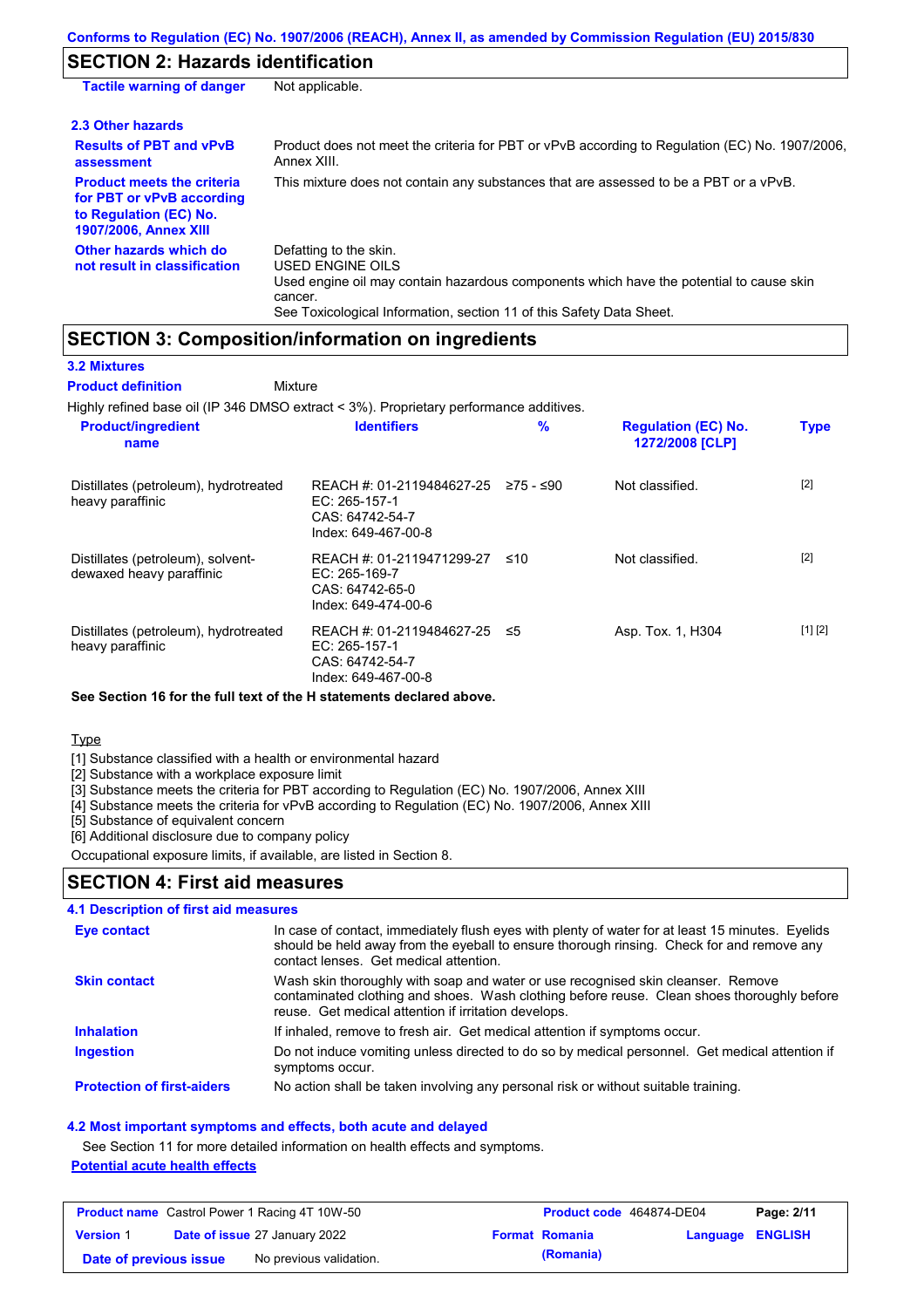# **SECTION 4: First aid measures**

| <b>Inhalation</b>   | Vapour inhalation under ambient conditions is not normally a problem due to low vapour<br>pressure.               |
|---------------------|-------------------------------------------------------------------------------------------------------------------|
| <b>Ingestion</b>    | No known significant effects or critical hazards.                                                                 |
| <b>Skin contact</b> | Defatting to the skin. May cause skin dryness and irritation.                                                     |
| Eye contact         | No known significant effects or critical hazards.                                                                 |
|                     | Delayed and immediate effects as well as chronic effects from short and long-term exposure                        |
| <b>Inhalation</b>   | Overexposure to the inhalation of airborne droplets or aerosols may cause irritation of the<br>respiratory tract. |
| <b>Ingestion</b>    | Ingestion of large quantities may cause nausea and diarrhoea.                                                     |
| <b>Skin contact</b> | Prolonged or repeated contact can defat the skin and lead to irritation and/or dermatitis.                        |
| Eye contact         | Potential risk of transient stinging or redness if accidental eye contact occurs.                                 |

# **4.3 Indication of any immediate medical attention and special treatment needed**

| <b>SECTION 5: Firefighting measures</b>                   |                                                                                                                                                                                                |  |  |  |
|-----------------------------------------------------------|------------------------------------------------------------------------------------------------------------------------------------------------------------------------------------------------|--|--|--|
| 5.1 Extinguishing media                                   |                                                                                                                                                                                                |  |  |  |
| <b>Suitable extinguishing</b><br>media                    | In case of fire, use foam, dry chemical or carbon dioxide extinguisher or spray.                                                                                                               |  |  |  |
| <b>Unsuitable extinguishing</b><br>media                  | Do not use water jet. The use of a water jet may cause the fire to spread by splashing the<br>burning product.                                                                                 |  |  |  |
| 5.2 Special hazards arising from the substance or mixture |                                                                                                                                                                                                |  |  |  |
| <b>Hazards from the</b><br>substance or mixture           | In a fire or if heated, a pressure increase will occur and the container may burst.                                                                                                            |  |  |  |
| <b>Hazardous combustion</b><br>products                   | Combustion products may include the following:<br>carbon oxides (CO, CO2) (carbon monoxide, carbon dioxide)                                                                                    |  |  |  |
| 5.3 Advice for firefighters                               |                                                                                                                                                                                                |  |  |  |
| <b>Special precautions for</b><br>fire-fighters           | No action shall be taken involving any personal risk or without suitable training. Promptly<br>isolate the scene by removing all persons from the vicinity of the incident if there is a fire. |  |  |  |
| <b>Special protective</b><br>equipment for fire-fighters  | Fire-fighters should wear appropriate protective equipment and self-contained breathing<br>apparatus (SCBA) with a full face-piece operated in positive pressure mode. Clothing for fire-      |  |  |  |

# **SECTION 6: Accidental release measures**

|                                                          | 6.1 Personal precautions, protective equipment and emergency procedures                                                                                                                                                                                                                                                                                                                        |  |  |
|----------------------------------------------------------|------------------------------------------------------------------------------------------------------------------------------------------------------------------------------------------------------------------------------------------------------------------------------------------------------------------------------------------------------------------------------------------------|--|--|
| For non-emergency<br>personnel                           | No action shall be taken involving any personal risk or without suitable training. Evacuate<br>surrounding areas. Keep unnecessary and unprotected personnel from entering. Do not touch<br>or walk through spilt material. Floors may be slippery; use care to avoid falling. Put on<br>appropriate personal protective equipment.                                                            |  |  |
| For emergency responders                                 | If specialised clothing is required to deal with the spillage, take note of any information in<br>Section 8 on suitable and unsuitable materials. See also the information in "For non-<br>emergency personnel".                                                                                                                                                                               |  |  |
| <b>6.2 Environmental</b><br>precautions                  | Avoid dispersal of spilt material and runoff and contact with soil, waterways, drains and sewers.<br>Inform the relevant authorities if the product has caused environmental pollution (sewers,<br>waterways, soil or air).                                                                                                                                                                    |  |  |
| 6.3 Methods and material for containment and cleaning up |                                                                                                                                                                                                                                                                                                                                                                                                |  |  |
| <b>Small spill</b>                                       | Stop leak if without risk. Move containers from spill area. Absorb with an inert material and<br>place in an appropriate waste disposal container. Dispose of via a licensed waste disposal<br>contractor.                                                                                                                                                                                     |  |  |
| <b>Large spill</b>                                       | Stop leak if without risk. Move containers from spill area. Prevent entry into sewers, water<br>courses, basements or confined areas. Contain and collect spillage with non-combustible,<br>absorbent material e.g. sand, earth, vermiculite or diatomaceous earth and place in container<br>for disposal according to local regulations. Dispose of via a licensed waste disposal contractor. |  |  |

469 will provide a basic level of protection for chemical incidents.

fighters (including helmets, protective boots and gloves) conforming to European standard EN

| <b>Product name</b> Castrol Power 1 Racing 4T 10W-50 |  | Product code 464874-DE04             |  | Page: 3/11            |                         |  |
|------------------------------------------------------|--|--------------------------------------|--|-----------------------|-------------------------|--|
| <b>Version 1</b>                                     |  | <b>Date of issue 27 January 2022</b> |  | <b>Format Romania</b> | <b>Language ENGLISH</b> |  |
| Date of previous issue                               |  | No previous validation.              |  | (Romania)             |                         |  |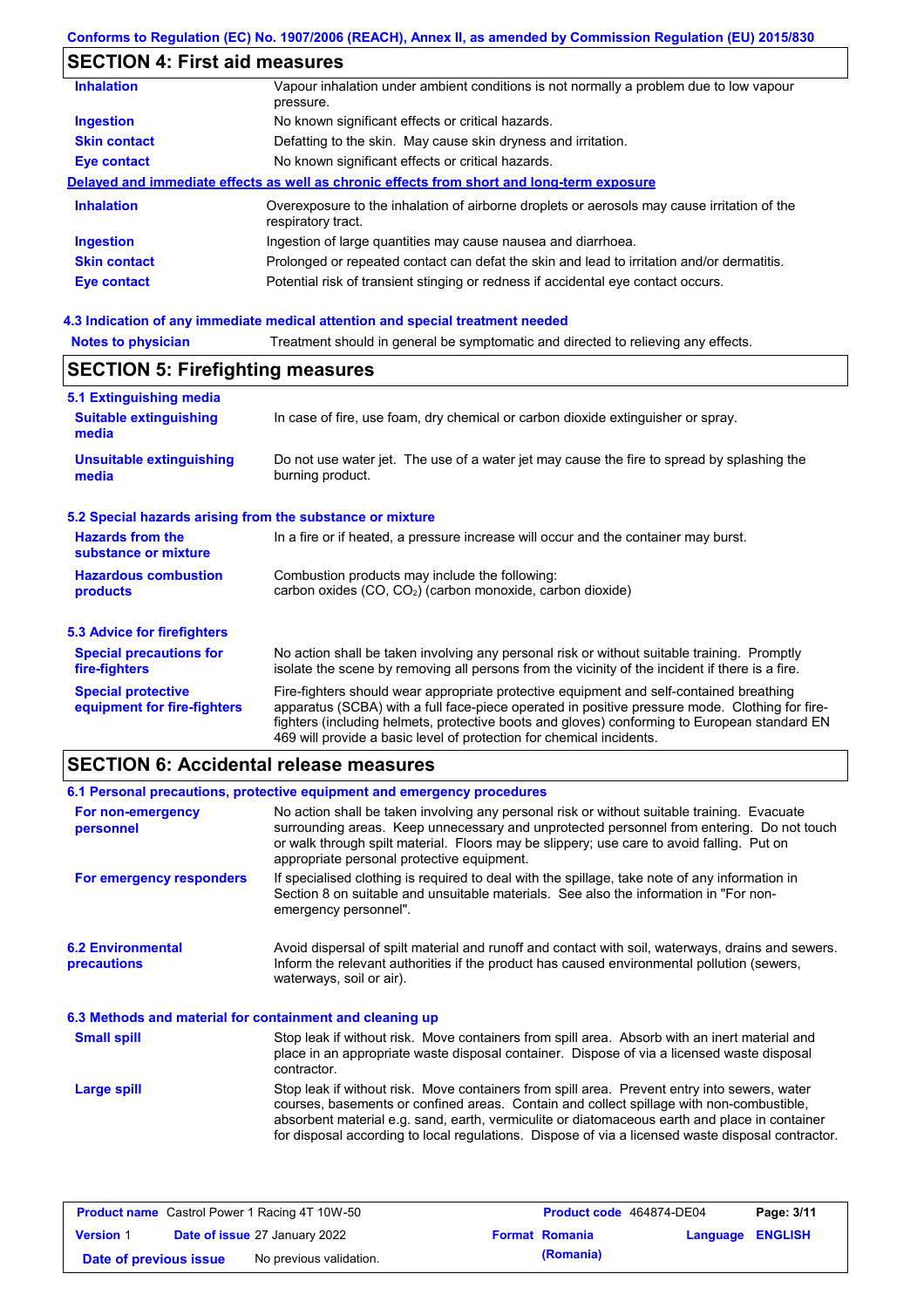# **SECTION 6: Accidental release measures**

| 6.4 Reference to other | See Section 1 for emergency contact information.                            |
|------------------------|-----------------------------------------------------------------------------|
| <b>sections</b>        | See Section 5 for firefighting measures.                                    |
|                        | See Section 8 for information on appropriate personal protective equipment. |
|                        | See Section 12 for environmental precautions.                               |
|                        | See Section 13 for additional waste treatment information.                  |

### **SECTION 7: Handling and storage**

| 7.1 Precautions for safe handling                                                    |                                                                                                                                                                                                                                                                                                                                                                                                                                                                                          |
|--------------------------------------------------------------------------------------|------------------------------------------------------------------------------------------------------------------------------------------------------------------------------------------------------------------------------------------------------------------------------------------------------------------------------------------------------------------------------------------------------------------------------------------------------------------------------------------|
| <b>Protective measures</b>                                                           | Put on appropriate personal protective equipment.                                                                                                                                                                                                                                                                                                                                                                                                                                        |
| <b>Advice on general</b><br>occupational hygiene                                     | Eating, drinking and smoking should be prohibited in areas where this material is handled,<br>stored and processed. Wash thoroughly after handling. Remove contaminated clothing and<br>protective equipment before entering eating areas. See also Section 8 for additional<br>information on hygiene measures.                                                                                                                                                                         |
| <b>7.2 Conditions for safe</b><br>storage, including any<br><i>incompatibilities</i> | Store in accordance with local requlations. Store in a dry, cool and well-ventilated area, away<br>from incompatible materials (see Section 10). Keep away from heat and direct sunlight. Keep<br>container tightly closed and sealed until ready for use. Containers that have been opened must<br>be carefully resealed and kept upright to prevent leakage. Store and use only in equipment/<br>containers designed for use with this product. Do not store in unlabelled containers. |
| <b>Not suitable</b>                                                                  | Prolonged exposure to elevated temperature                                                                                                                                                                                                                                                                                                                                                                                                                                               |
| 7.3 Specific end use(s)                                                              |                                                                                                                                                                                                                                                                                                                                                                                                                                                                                          |
| <b>Recommendations</b>                                                               | See section 1.2 and Exposure scenarios in annex, if applicable.                                                                                                                                                                                                                                                                                                                                                                                                                          |

### **SECTION 8: Exposure controls/personal protection**

#### **8.1 Control parameters**

| <b>Occupational exposure limits</b>                          |                                                                                                                                                                                                             |
|--------------------------------------------------------------|-------------------------------------------------------------------------------------------------------------------------------------------------------------------------------------------------------------|
| <b>Product/ingredient name</b>                               | <b>Exposure limit values</b>                                                                                                                                                                                |
| Distillates (petroleum), hydrotreated heavy paraffinic       | HG 1218/2006 with subsequent modifications and additions<br>(Romania).<br>VLA: 5 mg/m <sup>3</sup> 8 hours. Issued/Revised: 10/2006<br>Short term: 10 mg/m <sup>3</sup> 15 minutes. Issued/Revised: 10/2006 |
| Distillates (petroleum), solvent-dewaxed heavy<br>paraffinic | HG 1218/2006 with subsequent modifications and additions<br>(Romania).<br>VLA: 5 mg/m <sup>3</sup> 8 hours. Issued/Revised: 10/2006<br>Short term: 10 mg/m <sup>3</sup> 15 minutes. Issued/Revised: 10/2006 |
| Distillates (petroleum), hydrotreated heavy paraffinic       | HG 1218/2006 with subsequent modifications and additions<br>(Romania).<br>VLA: 5 mg/m <sup>3</sup> 8 hours. Issued/Revised: 10/2006<br>Short term: 10 mg/m <sup>3</sup> 15 minutes. Issued/Revised: 10/2006 |

Whilst specific OELs for certain components may be shown in this section, other components may be present in any mist, vapour or dust produced. Therefore, the specific OELs may not be applicable to the product as a whole and are provided for guidance only.

**Recommended monitoring procedures** If this product contains ingredients with exposure limits, personal, workplace atmosphere or biological monitoring may be required to determine the effectiveness of the ventilation or other control measures and/or the necessity to use respiratory protective equipment. Reference should be made to monitoring standards, such as the following: European Standard EN 689 (Workplace atmospheres - Guidance for the assessment of exposure by inhalation to chemical agents for comparison with limit values and measurement strategy) European Standard EN 14042 (Workplace atmospheres - Guide for the application and use of procedures for the assessment of exposure to chemical and biological agents) European Standard EN 482 (Workplace atmospheres - General requirements for the performance of procedures for the measurement of chemical agents) Reference to national guidance documents for methods for the determination of hazardous substances will also be required.

### **Derived No Effect Level**

No DNELs/DMELs available.

### **Predicted No Effect Concentration**

No PNECs available

#### **8.2 Exposure controls**

| <b>Product name</b> Castrol Power 1 Racing 4T 10W-50 |  | <b>Product code</b> 464874-DE04      |  | Page: 4/11            |                  |  |
|------------------------------------------------------|--|--------------------------------------|--|-----------------------|------------------|--|
| <b>Version 1</b>                                     |  | <b>Date of issue 27 January 2022</b> |  | <b>Format Romania</b> | Language ENGLISH |  |
| Date of previous issue                               |  | No previous validation.              |  | (Romania)             |                  |  |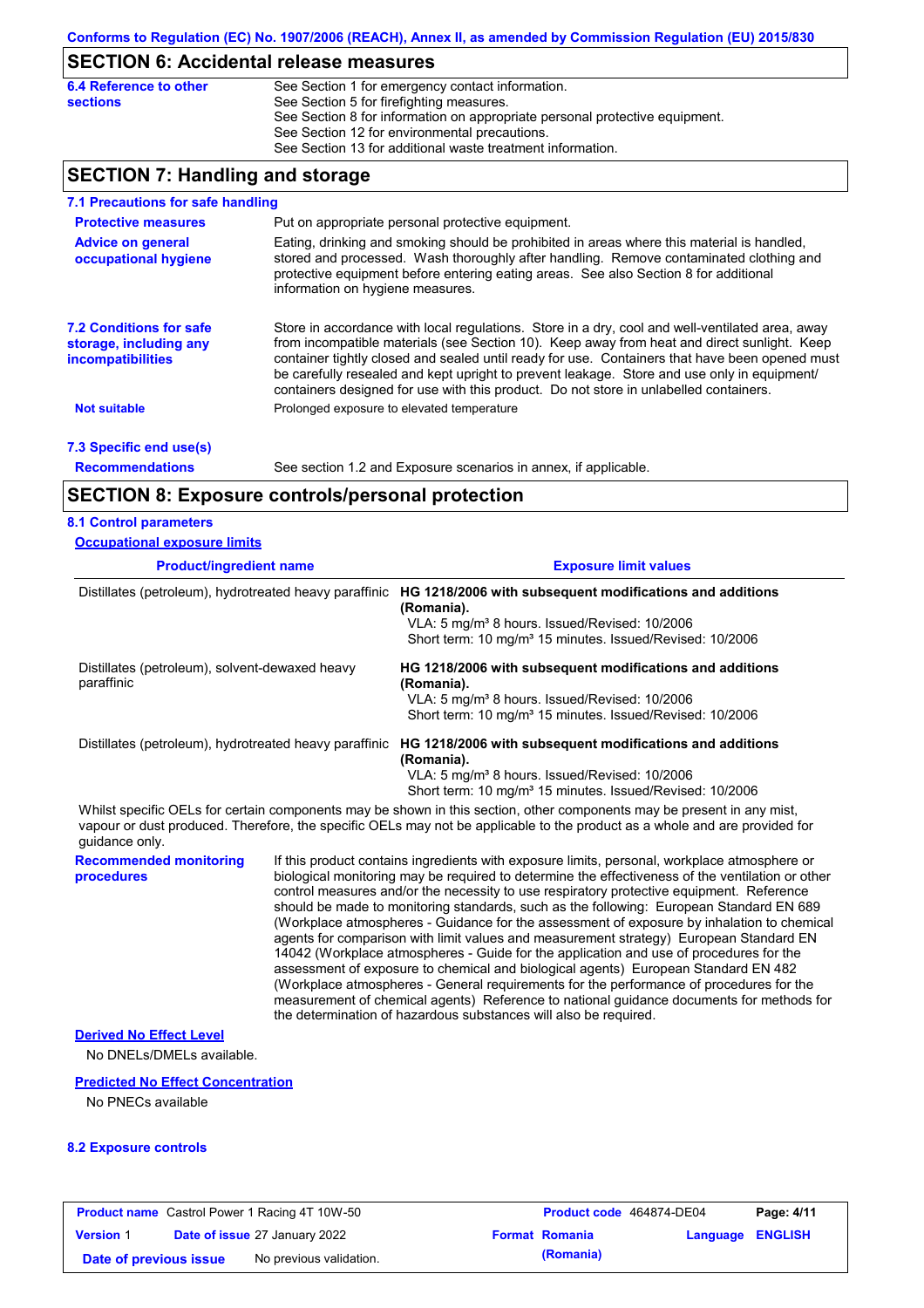# **SECTION 8: Exposure controls/personal protection**

| <b>Appropriate engineering</b><br><b>controls</b>    | Provide exhaust ventilation or other engineering controls to keep the relevant airborne<br>concentrations below their respective occupational exposure limits.                                                                                                                                                                                                                                                                                                                                                                                                                                                                                                                                                                                                                                                                        |
|------------------------------------------------------|---------------------------------------------------------------------------------------------------------------------------------------------------------------------------------------------------------------------------------------------------------------------------------------------------------------------------------------------------------------------------------------------------------------------------------------------------------------------------------------------------------------------------------------------------------------------------------------------------------------------------------------------------------------------------------------------------------------------------------------------------------------------------------------------------------------------------------------|
|                                                      | All activities involving chemicals should be assessed for their risks to health, to ensure<br>exposures are adequately controlled. Personal protective equipment should only be considered<br>after other forms of control measures (e.g. engineering controls) have been suitably evaluated.<br>Personal protective equipment should conform to appropriate standards, be suitable for use, be<br>kept in good condition and properly maintained.<br>Your supplier of personal protective equipment should be consulted for advice on selection and<br>appropriate standards. For further information contact your national organisation for standards.<br>The final choice of protective equipment will depend upon a risk assessment. It is important to<br>ensure that all items of personal protective equipment are compatible. |
| <b>Individual protection measures</b>                |                                                                                                                                                                                                                                                                                                                                                                                                                                                                                                                                                                                                                                                                                                                                                                                                                                       |
| <b>Hygiene measures</b>                              | Wash hands, forearms and face thoroughly after handling chemical products, before eating,<br>smoking and using the lavatory and at the end of the working period. Ensure that eyewash<br>stations and safety showers are close to the workstation location.                                                                                                                                                                                                                                                                                                                                                                                                                                                                                                                                                                           |
| <b>Respiratory protection</b>                        | In case of insufficient ventilation, wear suitable respiratory equipment.<br>The correct choice of respiratory protection depends upon the chemicals being handled, the<br>conditions of work and use, and the condition of the respiratory equipment. Safety procedures<br>should be developed for each intended application. Respiratory protection equipment should<br>therefore be chosen in consultation with the supplier/manufacturer and with a full assessment<br>of the working conditions.                                                                                                                                                                                                                                                                                                                                 |
| <b>Eye/face protection</b>                           | Safety glasses with side shields.                                                                                                                                                                                                                                                                                                                                                                                                                                                                                                                                                                                                                                                                                                                                                                                                     |
| <b>Skin protection</b>                               |                                                                                                                                                                                                                                                                                                                                                                                                                                                                                                                                                                                                                                                                                                                                                                                                                                       |
| <b>Hand protection</b>                               | <b>General Information:</b>                                                                                                                                                                                                                                                                                                                                                                                                                                                                                                                                                                                                                                                                                                                                                                                                           |
|                                                      | Because specific work environments and material handling practices vary, safety procedures<br>should be developed for each intended application. The correct choice of protective gloves<br>depends upon the chemicals being handled, and the conditions of work and use. Most gloves<br>provide protection for only a limited time before they must be discarded and replaced (even the<br>best chemically resistant gloves will break down after repeated chemical exposures).                                                                                                                                                                                                                                                                                                                                                      |
|                                                      | Gloves should be chosen in consultation with the supplier / manufacturer and taking account of<br>a full assessment of the working conditions.                                                                                                                                                                                                                                                                                                                                                                                                                                                                                                                                                                                                                                                                                        |
|                                                      | Recommended: Nitrile gloves.<br><b>Breakthrough time:</b>                                                                                                                                                                                                                                                                                                                                                                                                                                                                                                                                                                                                                                                                                                                                                                             |
|                                                      | Breakthrough time data are generated by glove manufacturers under laboratory test conditions<br>and represent how long a glove can be expected to provide effective permeation resistance. It<br>is important when following breakthrough time recommendations that actual workplace<br>conditions are taken into account. Always consult with your glove supplier for up-to-date<br>technical information on breakthrough times for the recommended glove type.<br>Our recommendations on the selection of gloves are as follows:                                                                                                                                                                                                                                                                                                    |
|                                                      | Continuous contact:                                                                                                                                                                                                                                                                                                                                                                                                                                                                                                                                                                                                                                                                                                                                                                                                                   |
|                                                      | Gloves with a minimum breakthrough time of 240 minutes, or >480 minutes if suitable gloves<br>can be obtained.<br>If suitable gloves are not available to offer that level of protection, gloves with shorter<br>breakthrough times may be acceptable as long as appropriate glove maintenance and<br>replacement regimes are determined and adhered to.                                                                                                                                                                                                                                                                                                                                                                                                                                                                              |
|                                                      | Short-term / splash protection:                                                                                                                                                                                                                                                                                                                                                                                                                                                                                                                                                                                                                                                                                                                                                                                                       |
|                                                      | Recommended breakthrough times as above.<br>It is recognised that for short-term, transient exposures, gloves with shorter breakthrough times<br>may commonly be used. Therefore, appropriate maintenance and replacement regimes must<br>be determined and rigorously followed.                                                                                                                                                                                                                                                                                                                                                                                                                                                                                                                                                      |
|                                                      | <b>Glove Thickness:</b>                                                                                                                                                                                                                                                                                                                                                                                                                                                                                                                                                                                                                                                                                                                                                                                                               |
|                                                      | For general applications, we recommend gloves with a thickness typically greater than 0.35 mm.                                                                                                                                                                                                                                                                                                                                                                                                                                                                                                                                                                                                                                                                                                                                        |
|                                                      | It should be emphasised that glove thickness is not necessarily a good predictor of glove<br>resistance to a specific chemical, as the permeation efficiency of the glove will be dependent<br>on the exact composition of the glove material. Therefore, glove selection should also be based<br>on consideration of the task requirements and knowledge of breakthrough times.<br>Glove thickness may also vary depending on the glove manufacturer, the glove type and the<br>glove model. Therefore, the manufacturers' technical data should always be taken into account<br>to ensure selection of the most appropriate glove for the task.                                                                                                                                                                                     |
| <b>Product name</b> Castrol Power 1 Racing 4T 10W-50 | <b>Product code 464874-DE04</b><br>$P$ ane: 5/11                                                                                                                                                                                                                                                                                                                                                                                                                                                                                                                                                                                                                                                                                                                                                                                      |

| <b>Product name</b> Castrol Power 1 Racing 4T 10W-50 |                                      | Product code 464874-DE04 | Page: 5/11 |                       |                  |  |
|------------------------------------------------------|--------------------------------------|--------------------------|------------|-----------------------|------------------|--|
| <b>Version 1</b>                                     | <b>Date of issue 27 January 2022</b> |                          |            | <b>Format Romania</b> | Language ENGLISH |  |
| Date of previous issue                               |                                      | No previous validation.  |            | (Romania)             |                  |  |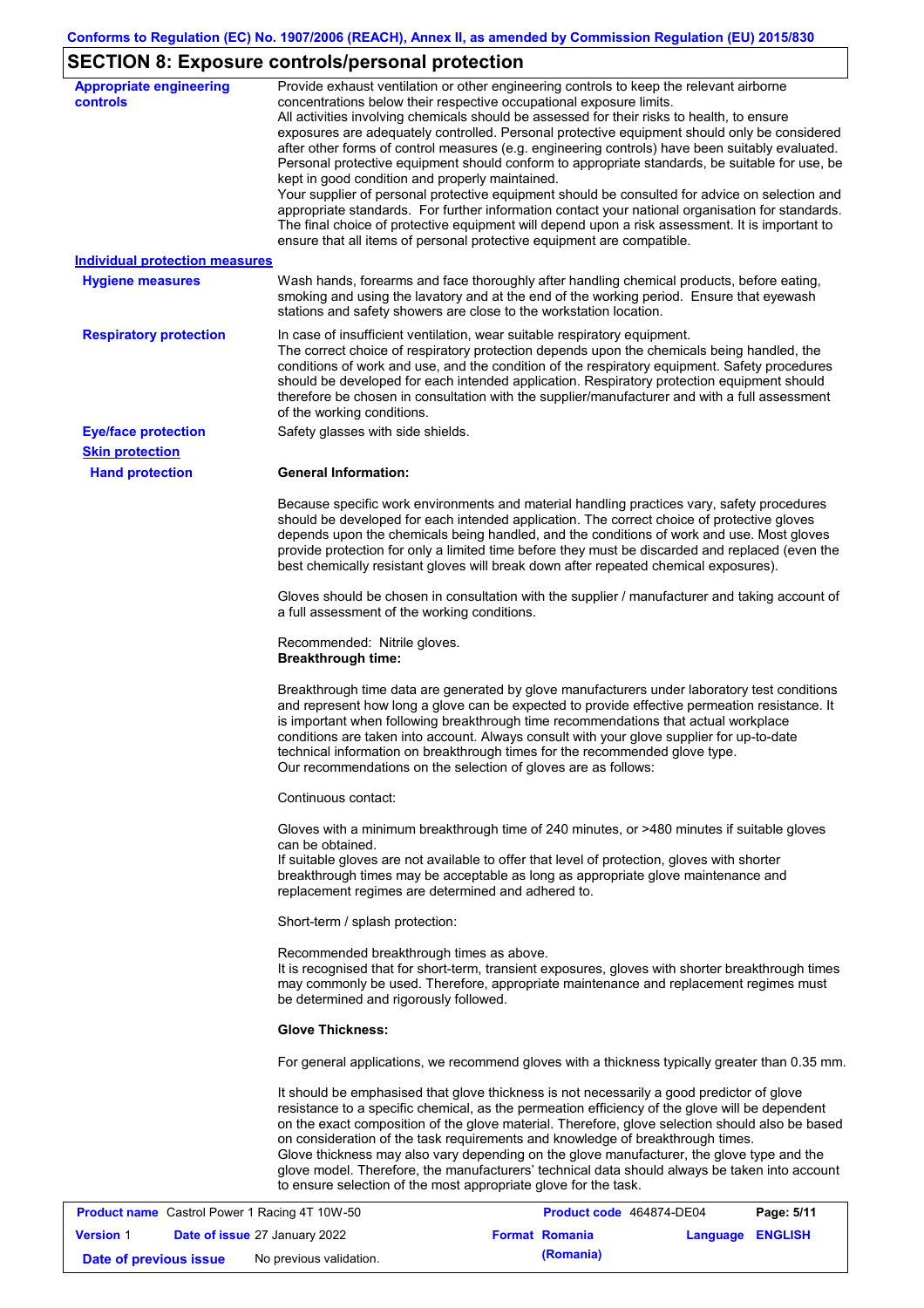# **SECTION 8: Exposure controls/personal protection**

|                                           | Note: Depending on the activity being conducted, gloves of varying thickness may be required<br>for specific tasks. For example:                                                                                                                                                                                                                                                                                                                                                                                                                                                                                                                                                      |
|-------------------------------------------|---------------------------------------------------------------------------------------------------------------------------------------------------------------------------------------------------------------------------------------------------------------------------------------------------------------------------------------------------------------------------------------------------------------------------------------------------------------------------------------------------------------------------------------------------------------------------------------------------------------------------------------------------------------------------------------|
|                                           | • Thinner gloves (down to 0.1 mm or less) may be required where a high degree of manual<br>dexterity is needed. However, these gloves are only likely to give short duration protection and<br>would normally be just for single use applications, then disposed of.                                                                                                                                                                                                                                                                                                                                                                                                                  |
|                                           | • Thicker gloves (up to 3 mm or more) may be required where there is a mechanical (as well<br>as a chemical) risk i.e. where there is abrasion or puncture potential.                                                                                                                                                                                                                                                                                                                                                                                                                                                                                                                 |
| <b>Skin and body</b>                      | Use of protective clothing is good industrial practice.<br>Personal protective equipment for the body should be selected based on the task being<br>performed and the risks involved and should be approved by a specialist before handling this<br>product.<br>Cotton or polyester/cotton overalls will only provide protection against light superficial<br>contamination that will not soak through to the skin. Overalls should be laundered on a regular<br>basis. When the risk of skin exposure is high (e.g. when cleaning up spillages or if there is a<br>risk of splashing) then chemical resistant aprons and/or impervious chemical suits and boots<br>will be required. |
| <b>Refer to standards:</b>                | Respiratory protection: EN 529<br>Gloves: EN 420, EN 374<br>Eye protection: EN 166<br>Filtering half-mask: EN 149<br>Filtering half-mask with valve: EN 405<br>Half-mask: EN 140 plus filter<br>Full-face mask: EN 136 plus filter<br>Particulate filters: EN 143<br>Gas/combined filters: EN 14387                                                                                                                                                                                                                                                                                                                                                                                   |
| <b>Environmental exposure</b><br>controls | Emissions from ventilation or work process equipment should be checked to ensure they<br>comply with the requirements of environmental protection legislation. In some cases, fume<br>scrubbers, filters or engineering modifications to the process equipment will be necessary to<br>reduce emissions to acceptable levels.                                                                                                                                                                                                                                                                                                                                                         |

# **SECTION 9: Physical and chemical properties**

The conditions of measurement of all properties are at standard temperature and pressure unless otherwise indicated.

### **9.1 Information on basic physical and chemical properties**

| <b>Appearance</b>                                      |                                            |  |                         |    |                          |                         |                              |
|--------------------------------------------------------|--------------------------------------------|--|-------------------------|----|--------------------------|-------------------------|------------------------------|
| <b>Physical state</b>                                  | Liquid.                                    |  |                         |    |                          |                         |                              |
| <b>Colour</b>                                          | Red.                                       |  |                         |    |                          |                         |                              |
| <b>Odour</b>                                           | Not available.                             |  |                         |    |                          |                         |                              |
| <b>Odour threshold</b>                                 | Not available.                             |  |                         |    |                          |                         |                              |
| pH                                                     | Not applicable.                            |  |                         |    |                          |                         |                              |
| <b>Melting point/freezing point</b>                    | Not available.                             |  |                         |    |                          |                         |                              |
| Initial boiling point and boiling<br>range             | Not available.                             |  |                         |    |                          |                         |                              |
| <b>Pour point</b>                                      | $-36 °C$                                   |  |                         |    |                          |                         |                              |
| <b>Flash point</b>                                     | Closed cup: 205°C (401°F) [Pensky-Martens] |  |                         |    |                          |                         |                              |
| <b>Evaporation rate</b>                                | Not available.                             |  |                         |    |                          |                         |                              |
| <b>Flammability (solid, gas)</b>                       | Not available.                             |  |                         |    |                          |                         |                              |
| <b>Upper/lower flammability or</b><br>explosive limits | Not available.                             |  |                         |    |                          |                         |                              |
| <b>Vapour pressure</b>                                 | Not available.                             |  |                         |    |                          |                         |                              |
|                                                        |                                            |  | Vapour Pressure at 20°C |    |                          | Vapour pressure at 50°C |                              |
|                                                        |                                            |  | <b>Method</b>           | mm | kPa                      | <b>Method</b>           |                              |
|                                                        | Ingredient name mm Hg kPa                  |  |                         | Hg |                          |                         |                              |
|                                                        |                                            |  |                         |    |                          |                         |                              |
|                                                        |                                            |  |                         |    |                          |                         |                              |
|                                                        |                                            |  |                         |    |                          |                         |                              |
| <b>Product name</b> Castrol Power 1 Racing 4T 10W-50   |                                            |  |                         |    | Product code 464874-DE04 |                         |                              |
| <b>Version 1</b><br>Date of issue 27 January 2022      |                                            |  | <b>Format Romania</b>   |    |                          | Language                | Page: 6/11<br><b>ENGLISH</b> |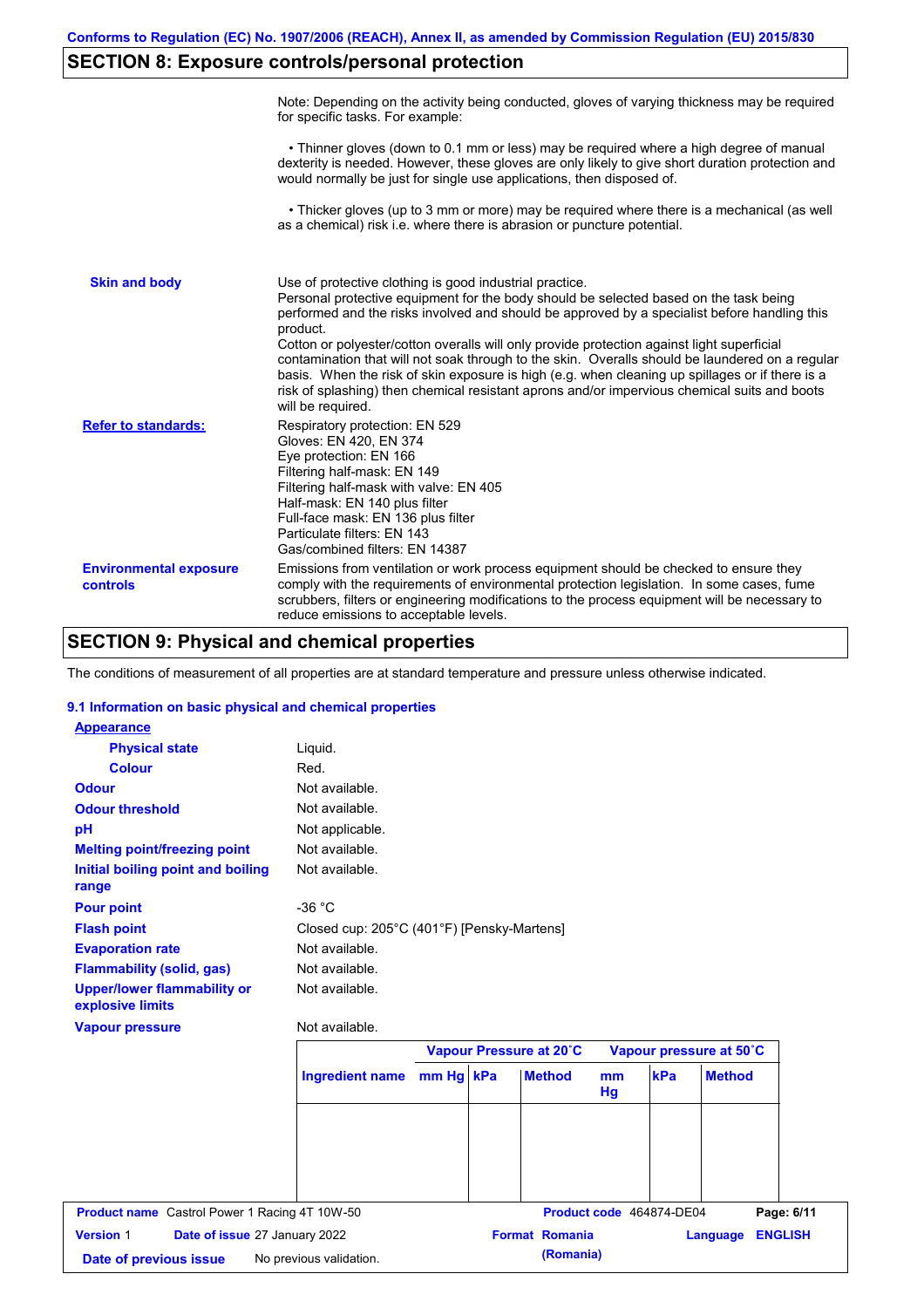# **SECTION 9: Physical and chemical properties**

| <b>10.2 Chemical stability</b>                    | The product is stable.                                                                                                                   |
|---------------------------------------------------|------------------------------------------------------------------------------------------------------------------------------------------|
| <b>10.1 Reactivity</b>                            | No specific test data available for this product. Refer to Conditions to avoid and Incompatible<br>materials for additional information. |
| <b>SECTION 10: Stability and reactivity</b>       |                                                                                                                                          |
| No additional information.                        |                                                                                                                                          |
| 9.2 Other information                             |                                                                                                                                          |
| <b>Median particle size</b>                       | Not applicable.                                                                                                                          |
| <b>Particle characteristics</b>                   |                                                                                                                                          |
| <b>Oxidising properties</b>                       | Not available.                                                                                                                           |
| <b>Explosive properties</b>                       | Not available.                                                                                                                           |
| <b>Viscosity</b>                                  | Kinematic: 113.2 mm <sup>2</sup> /s (113.2 cSt) at 40°C<br>Kinematic: 16.4 to 17.8 mm <sup>2</sup> /s (16.4 to 17.8 cSt) at 100°C        |
| <b>Decomposition temperature</b>                  | Not available.                                                                                                                           |
| <b>Auto-ignition temperature</b>                  | Not available.                                                                                                                           |
| <b>Partition coefficient: n-octanol/</b><br>water | Not applicable.                                                                                                                          |
| <b>Solubility(ies)</b>                            | insoluble in water.                                                                                                                      |
| <b>Density</b>                                    | <1000 kg/m <sup>3</sup> (<1 g/cm <sup>3</sup> ) at 15 <sup>°</sup> C                                                                     |
| <b>Relative density</b>                           | Not available.                                                                                                                           |
| <b>Vapour density</b>                             | Not available.                                                                                                                           |
|                                                   | Distillates (petroleum),<br>< 0.011<br><b>ASTM D 5191</b><br>< 0.08<br>hydrotreated heavy<br>paraffinic                                  |
|                                                   | < 0.011<br><b>ASTM D 5191</b><br>Distillates (petroleum),<br>< 0.08<br>solvent-dewaxed<br>heavy paraffinic                               |
|                                                   | Distillates (petroleum),<br>< 0.011<br><b>ASTM D 5191</b><br>< 0.08<br>hydrotreated heavy<br>paraffinic                                  |

| <b>10.3 Possibility of</b>      | Under normal conditions of storage and use, hazardous reactions will not occur.            |
|---------------------------------|--------------------------------------------------------------------------------------------|
| hazardous reactions             | Under normal conditions of storage and use, hazardous polymerisation will not occur.       |
| <b>10.4 Conditions to avoid</b> | Avoid all possible sources of ignition (spark or flame).                                   |
| 10.5 Incompatible materials     | Reactive or incompatible with the following materials: oxidising materials.                |
| <b>10.6 Hazardous</b>           | Under normal conditions of storage and use, hazardous decomposition products should not be |
| decomposition products          | produced.                                                                                  |

# **SECTION 11: Toxicological information**

| 11.1 Information on toxicological effects          |                                                                                                     |
|----------------------------------------------------|-----------------------------------------------------------------------------------------------------|
| <b>Acute toxicity estimates</b>                    |                                                                                                     |
| Not available.                                     |                                                                                                     |
| <b>Information on likely</b><br>routes of exposure | Routes of entry anticipated: Dermal, Inhalation.                                                    |
| <b>Potential acute health effects</b>              |                                                                                                     |
| <b>Inhalation</b>                                  | Vapour inhalation under ambient conditions is not normally a problem due to low vapour<br>pressure. |
| <b>Ingestion</b>                                   | No known significant effects or critical hazards.                                                   |
| <b>Skin contact</b>                                | Defatting to the skin. May cause skin dryness and irritation.                                       |
| Eye contact                                        | No known significant effects or critical hazards.                                                   |
|                                                    | Symptoms related to the physical, chemical and toxicological characteristics                        |
| <b>Inhalation</b>                                  | No specific data.                                                                                   |
| <b>Ingestion</b>                                   | No specific data.                                                                                   |
|                                                    |                                                                                                     |

| <b>Product name</b> Castrol Power 1 Racing 4T 10W-50 |  | <b>Product code</b> 464874-DE04      |  | Page: 7/11            |                  |  |
|------------------------------------------------------|--|--------------------------------------|--|-----------------------|------------------|--|
| <b>Version 1</b>                                     |  | <b>Date of issue 27 January 2022</b> |  | <b>Format Romania</b> | Language ENGLISH |  |
| Date of previous issue                               |  | No previous validation.              |  | (Romania)             |                  |  |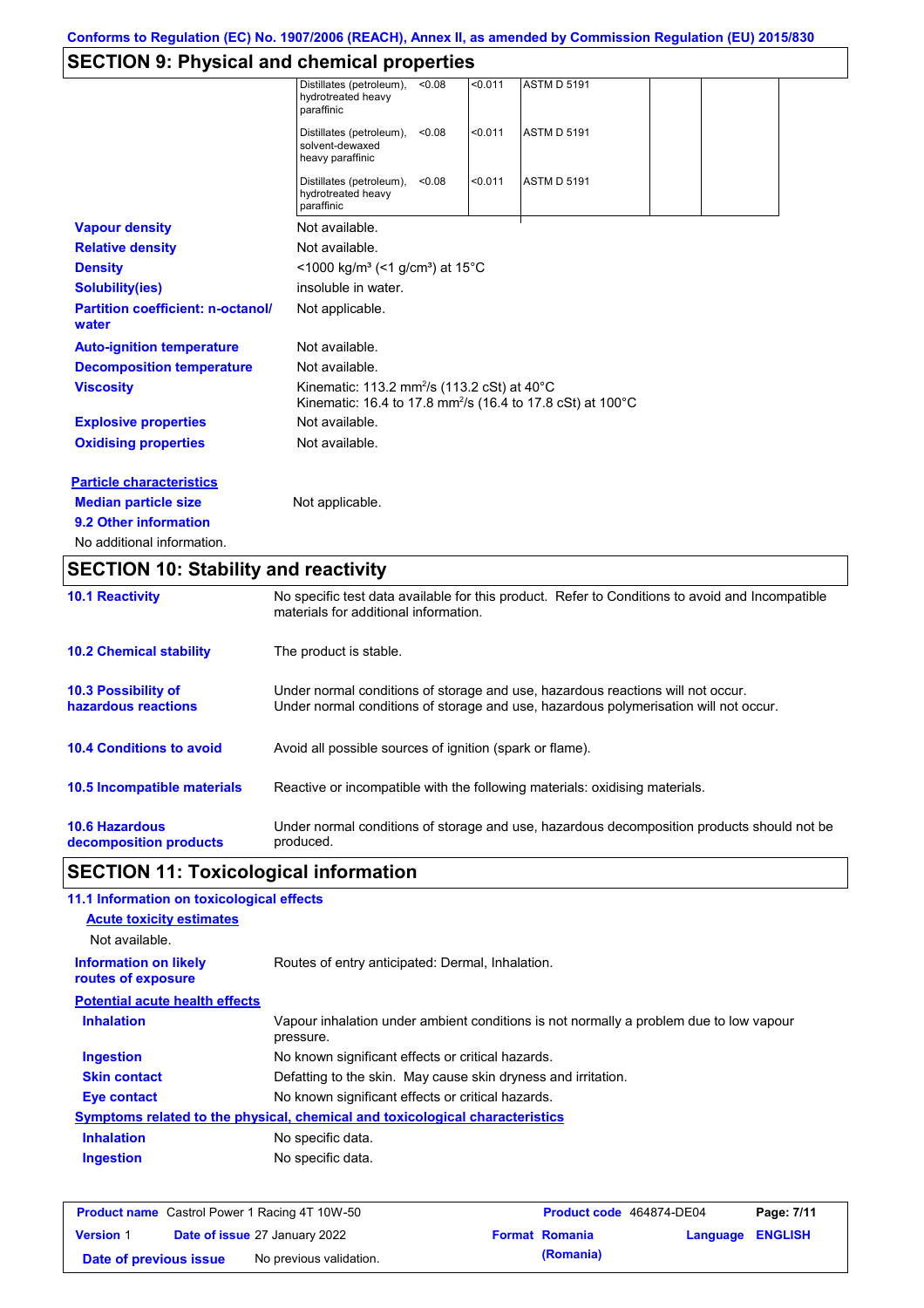# **SECTION 11: Toxicological information**

| <b>Skin contact</b>                     | Adverse symptoms may include the following:<br>irritation                                                                                                                                                                                                                                                                                                                                                |
|-----------------------------------------|----------------------------------------------------------------------------------------------------------------------------------------------------------------------------------------------------------------------------------------------------------------------------------------------------------------------------------------------------------------------------------------------------------|
|                                         | dryness                                                                                                                                                                                                                                                                                                                                                                                                  |
|                                         | cracking                                                                                                                                                                                                                                                                                                                                                                                                 |
| Eye contact                             | No specific data.                                                                                                                                                                                                                                                                                                                                                                                        |
|                                         | Delayed and immediate effects as well as chronic effects from short and long-term exposure                                                                                                                                                                                                                                                                                                               |
| <b>Inhalation</b>                       | Overexposure to the inhalation of airborne droplets or aerosols may cause irritation of the<br>respiratory tract.                                                                                                                                                                                                                                                                                        |
| <b>Ingestion</b>                        | Ingestion of large quantities may cause nausea and diarrhoea.                                                                                                                                                                                                                                                                                                                                            |
| <b>Skin contact</b>                     | Prolonged or repeated contact can defat the skin and lead to irritation and/or dermatitis.                                                                                                                                                                                                                                                                                                               |
| Eye contact                             | Potential risk of transient stinging or redness if accidental eye contact occurs.                                                                                                                                                                                                                                                                                                                        |
| <b>Potential chronic health effects</b> |                                                                                                                                                                                                                                                                                                                                                                                                          |
| <b>General</b>                          | USED ENGINE OILS<br>Combustion products resulting from the operation of internal combustion engines contaminate<br>engine oils during use. Used engine oil may contain hazardous components which have the<br>potential to cause skin cancer. Frequent or prolonged contact with all types and makes of used<br>engine oil must therefore be avoided and a high standard of personal hygiene maintained. |
| <b>Carcinogenicity</b>                  | No known significant effects or critical hazards.                                                                                                                                                                                                                                                                                                                                                        |
| <b>Mutagenicity</b>                     | No known significant effects or critical hazards.                                                                                                                                                                                                                                                                                                                                                        |
| <b>Developmental effects</b>            | No known significant effects or critical hazards.                                                                                                                                                                                                                                                                                                                                                        |
| <b>Fertility effects</b>                | No known significant effects or critical hazards.                                                                                                                                                                                                                                                                                                                                                        |
|                                         |                                                                                                                                                                                                                                                                                                                                                                                                          |

# **SECTION 12: Ecological information**

# **12.1 Toxicity**

**Environmental hazards** Not classified as dangerous

#### **12.2 Persistence and degradability**

Expected to be biodegradable.

#### **12.3 Bioaccumulative potential**

This product is not expected to bioaccumulate through food chains in the environment.

| <b>12.4 Mobility in soil</b>                            |                                                                      |
|---------------------------------------------------------|----------------------------------------------------------------------|
| <b>Soil/water partition</b><br><b>coefficient (Koc)</b> | Not available.                                                       |
| <b>Mobility</b>                                         | Spillages may penetrate the soil causing ground water contamination. |

#### **12.5 Results of PBT and vPvB assessment**

Product does not meet the criteria for PBT or vPvB according to Regulation (EC) No. 1907/2006, Annex XIII.

| 12.6 Other adverse effects          |                                                                                                                           |
|-------------------------------------|---------------------------------------------------------------------------------------------------------------------------|
| <b>Other ecological information</b> | Spills may form a film on water surfaces causing physical damage to organisms. Oxygen<br>transfer could also be impaired. |

### **SECTION 13: Disposal considerations**

### **13.1 Waste treatment methods**

### **Product**

**Methods of disposal**

Where possible, arrange for product to be recycled. Dispose of via an authorised person/ licensed waste disposal contractor in accordance with local regulations.

### **Hazardous waste** Yes.

**European waste catalogue (EWC)**

| <b>Waste code</b> | <b>Waste designation</b>                                                                                                    |
|-------------------|-----------------------------------------------------------------------------------------------------------------------------|
| $130205*$         | mineral-based non-chlorinated engine, gear and lubricating oils                                                             |
|                   | However, deviation from the intended use and/or the presence of any potential contaminants may require an alternative waste |

However, deviation from the intended use and/or the presence of any potential contaminants may require an alternative waste disposal code to be assigned by the end user.

#### **Packaging**

**Methods of disposal** Where possible, arrange for product to be recycled. Dispose of via an authorised person/ licensed waste disposal contractor in accordance with local regulations.

| <b>Product name</b> Castrol Power 1 Racing 4T 10W-50 |  |                                      | Product code 464874-DE04 |                       | Page: 8/11              |  |
|------------------------------------------------------|--|--------------------------------------|--------------------------|-----------------------|-------------------------|--|
| <b>Version 1</b>                                     |  | <b>Date of issue 27 January 2022</b> |                          | <b>Format Romania</b> | <b>Language ENGLISH</b> |  |
| Date of previous issue                               |  | No previous validation.              |                          | (Romania)             |                         |  |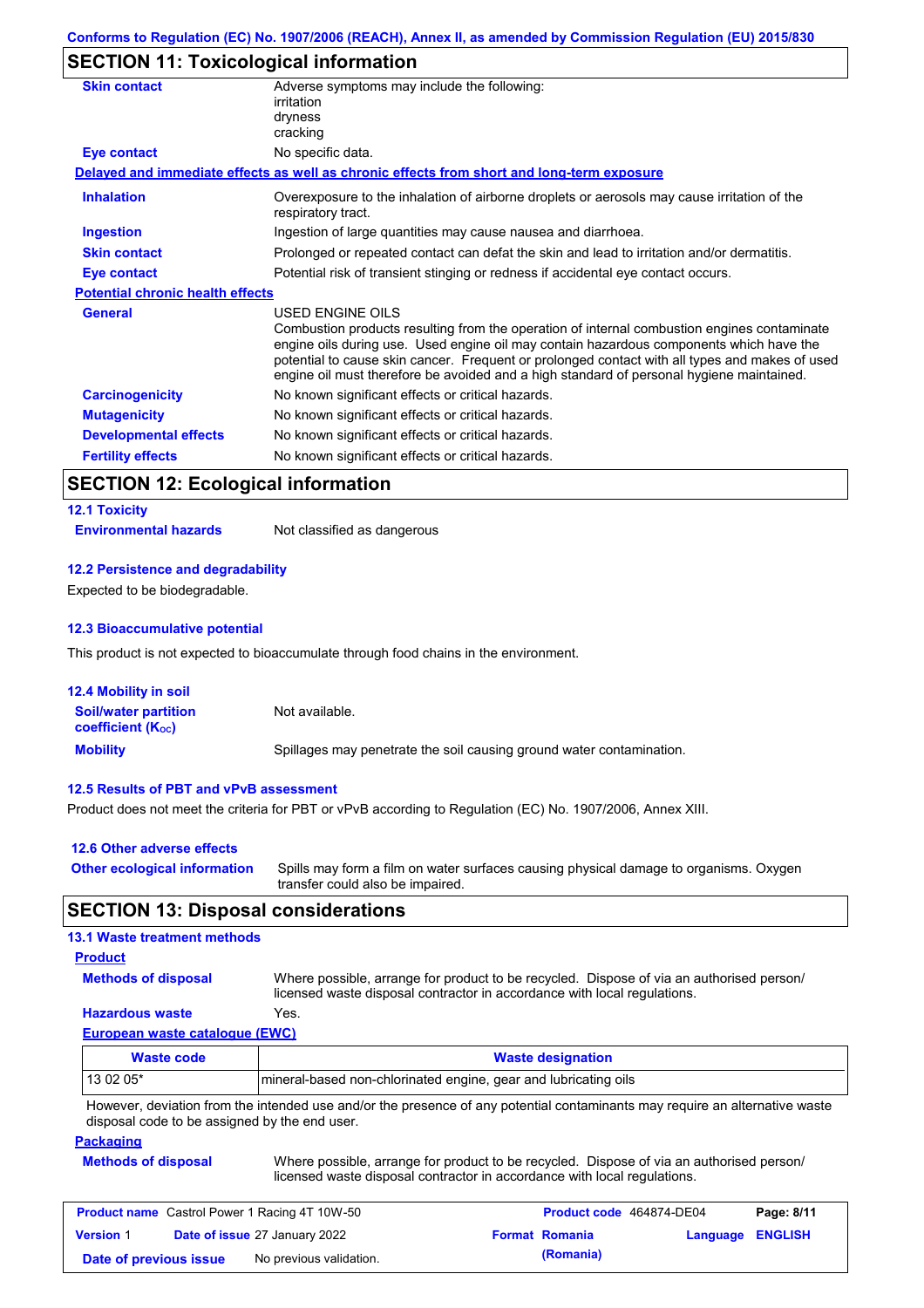**Conforms to Regulation (EC) No. 1907/2006 (REACH), Annex II, as amended by Commission Regulation (EU) 2015/830**

# **SECTION 13: Disposal considerations**

**Special precautions** This material and its container must be disposed of in a safe way. Empty containers or liners may retain some product residues. Avoid dispersal of spilt material and runoff and contact with soil, waterways, drains and sewers. **References** Commission 2014/955/EU

Directive 2008/98/EC

|                                           | <b>ADR/RID</b> | <b>ADN</b>     | <b>IMDG</b>    | <b>IATA</b>    |
|-------------------------------------------|----------------|----------------|----------------|----------------|
| 14.1 UN number                            | Not regulated. | Not regulated. | Not regulated. | Not regulated. |
| 14.2 UN proper<br>shipping name           |                |                |                |                |
| <b>14.3 Transport</b><br>hazard class(es) |                |                | -              |                |
| 14.4 Packing<br>group                     |                |                |                |                |
| 14.5<br><b>Environmental</b><br>hazards   | lNo.           | No.            | No.            | No.            |
| <b>Additional</b><br>information          |                |                |                |                |

**14.6 Special precautions for user** Not available.

**14.7 Transport in bulk according to IMO instruments** Not available.

# **SECTION 15: Regulatory information**

|                                                                                                                                                          | 15.1 Safety, health and environmental regulations/legislation specific for the substance or mixture                            |
|----------------------------------------------------------------------------------------------------------------------------------------------------------|--------------------------------------------------------------------------------------------------------------------------------|
| EU Regulation (EC) No. 1907/2006 (REACH)                                                                                                                 |                                                                                                                                |
| <b>Annex XIV - List of substances subject to authorisation</b>                                                                                           |                                                                                                                                |
| <b>Annex XIV</b>                                                                                                                                         |                                                                                                                                |
| None of the components are listed.                                                                                                                       |                                                                                                                                |
| <b>Substances of very high concern</b>                                                                                                                   |                                                                                                                                |
| None of the components are listed.                                                                                                                       |                                                                                                                                |
| <b>EU Regulation (EC) No. 1907/2006 (REACH)</b>                                                                                                          |                                                                                                                                |
| <b>Annex XVII - Restrictions</b><br>on the manufacture.<br>placing on the market<br>and use of certain<br>dangerous substances,<br>mixtures and articles | Not applicable.                                                                                                                |
| <b>Other regulations</b>                                                                                                                                 |                                                                                                                                |
| <b>REACH Status</b>                                                                                                                                      | The company, as identified in Section 1, sells this product in the EU in compliance with the<br>current requirements of REACH. |
| <b>United States inventory</b><br>(TSCA 8b)                                                                                                              | All components are active or exempted.                                                                                         |
| <b>Australia inventory (AIIC)</b>                                                                                                                        | At least one component is not listed.                                                                                          |
| <b>Canada inventory</b>                                                                                                                                  | All components are listed or exempted.                                                                                         |
| <b>China inventory (IECSC)</b>                                                                                                                           | All components are listed or exempted.                                                                                         |
| <b>Japan inventory (CSCL)</b>                                                                                                                            | All components are listed or exempted.                                                                                         |
| <b>Korea inventory (KECI)</b>                                                                                                                            | All components are listed or exempted.                                                                                         |
| <b>Philippines inventory</b><br>(PICCS)                                                                                                                  | All components are listed or exempted.                                                                                         |
|                                                                                                                                                          |                                                                                                                                |

| <b>Product name</b> Castrol Power 1 Racing 4T 10W-50 |  |                                      | Product code 464874-DE04 |                       | Page: 9/11       |  |
|------------------------------------------------------|--|--------------------------------------|--------------------------|-----------------------|------------------|--|
| <b>Version 1</b>                                     |  | <b>Date of issue 27 January 2022</b> |                          | <b>Format Romania</b> | Language ENGLISH |  |
| Date of previous issue                               |  | No previous validation.              |                          | (Romania)             |                  |  |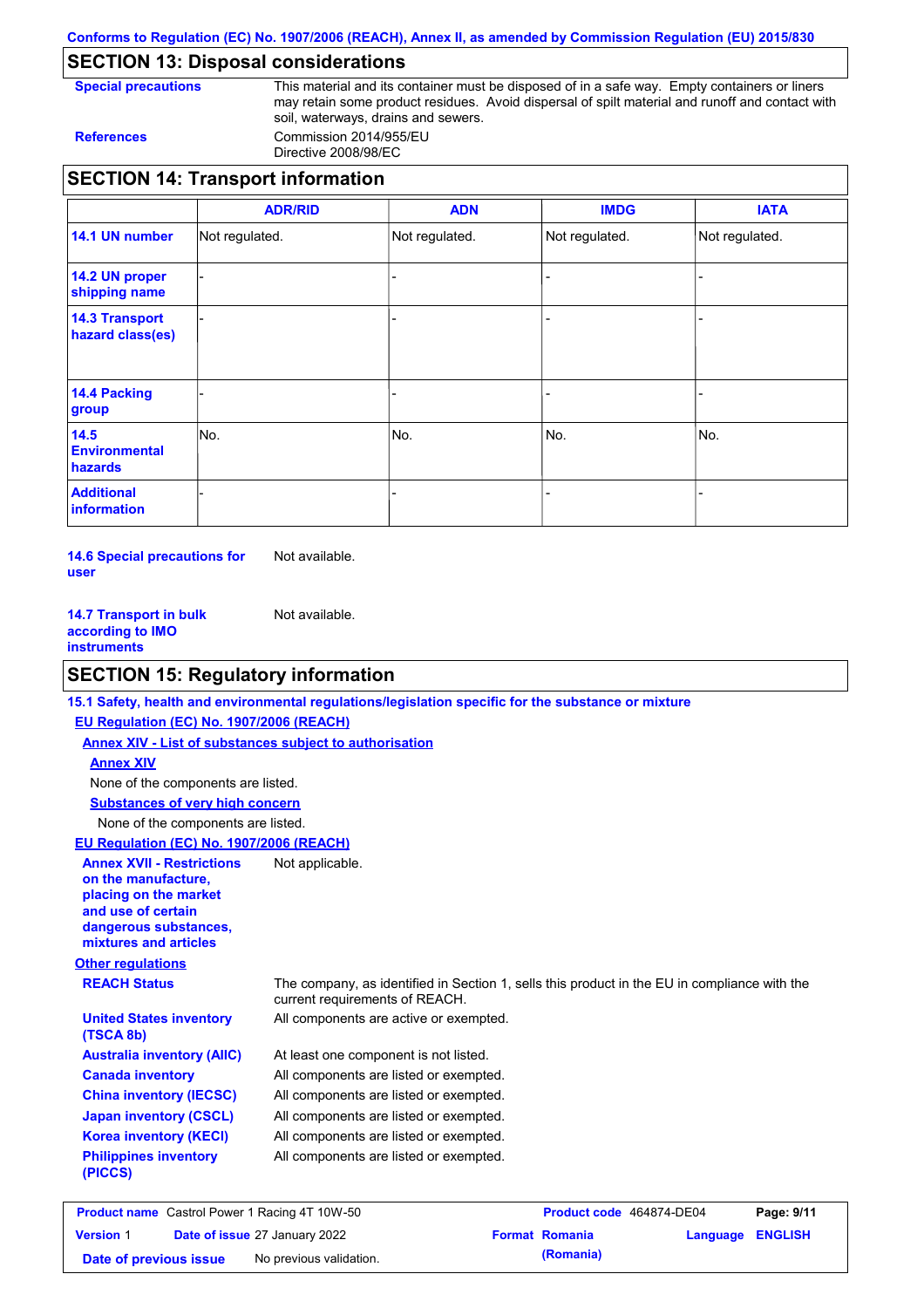# **SECTION 15: Regulatory information**

| <b>Taiwan Chemical</b><br><b>Substances Inventory</b><br>(TCSI) | All components are listed or exempted.                                                                                                                                                    |
|-----------------------------------------------------------------|-------------------------------------------------------------------------------------------------------------------------------------------------------------------------------------------|
| Ozone depleting substances (1005/2009/EU)                       |                                                                                                                                                                                           |
| Not listed.                                                     |                                                                                                                                                                                           |
| Prior Informed Consent (PIC) (649/2012/EU)                      |                                                                                                                                                                                           |
| Not listed.                                                     |                                                                                                                                                                                           |
| <b>Persistent Organic Pollutants</b><br>Not listed.             |                                                                                                                                                                                           |
| EU - Water framework directive - Priority substances            |                                                                                                                                                                                           |
| None of the components are listed.                              |                                                                                                                                                                                           |
| <b>Seveso Directive</b>                                         |                                                                                                                                                                                           |
| This product is not controlled under the Seveso Directive.      |                                                                                                                                                                                           |
|                                                                 |                                                                                                                                                                                           |
| <b>15.2 Chemical safety</b><br>assessment                       | A Chemical Safety Assessment has been carried out for one or more of the substances within<br>this mixture. A Chemical Safety Assessment has not been carried out for the mixture itself. |

# **SECTION 16: Other information**

| <b>Abbreviations and acronyms</b> | ADN = European Provisions concerning the International Carriage of Dangerous Goods by                                     |
|-----------------------------------|---------------------------------------------------------------------------------------------------------------------------|
|                                   | Inland Waterway<br>ADR = The European Agreement concerning the International Carriage of Dangerous Goods by               |
|                                   | Road                                                                                                                      |
|                                   | ATE = Acute Toxicity Estimate                                                                                             |
|                                   | BCF = Bioconcentration Factor                                                                                             |
|                                   | CAS = Chemical Abstracts Service                                                                                          |
|                                   | CLP = Classification, Labelling and Packaging Regulation [Regulation (EC) No. 1272/2008]                                  |
|                                   | CSA = Chemical Safety Assessment                                                                                          |
|                                   | CSR = Chemical Safety Report                                                                                              |
|                                   | <b>DMEL = Derived Minimal Effect Level</b>                                                                                |
|                                   | DNEL = Derived No Effect Level                                                                                            |
|                                   | EINECS = European Inventory of Existing Commercial chemical Substances                                                    |
|                                   | ES = Exposure Scenario                                                                                                    |
|                                   | EUH statement = CLP-specific Hazard statement                                                                             |
|                                   | EWC = European Waste Catalogue                                                                                            |
|                                   | GHS = Globally Harmonized System of Classification and Labelling of Chemicals                                             |
|                                   | IATA = International Air Transport Association                                                                            |
|                                   | IBC = Intermediate Bulk Container                                                                                         |
|                                   | <b>IMDG</b> = International Maritime Dangerous Goods                                                                      |
|                                   | LogPow = logarithm of the octanol/water partition coefficient                                                             |
|                                   | MARPOL = International Convention for the Prevention of Pollution From Ships, 1973 as                                     |
|                                   | modified by the Protocol of 1978. ("Marpol" = marine pollution)                                                           |
|                                   | OECD = Organisation for Economic Co-operation and Development                                                             |
|                                   | PBT = Persistent, Bioaccumulative and Toxic                                                                               |
|                                   | <b>PNEC = Predicted No Effect Concentration</b>                                                                           |
|                                   | REACH = Registration, Evaluation, Authorisation and Restriction of Chemicals Regulation                                   |
|                                   | [Regulation (EC) No. 1907/2006]<br>RID = The Regulations concerning the International Carriage of Dangerous Goods by Rail |
|                                   | <b>RRN = REACH Registration Number</b>                                                                                    |
|                                   | SADT = Self-Accelerating Decomposition Temperature                                                                        |
|                                   | SVHC = Substances of Very High Concern                                                                                    |
|                                   | STOT-RE = Specific Target Organ Toxicity - Repeated Exposure                                                              |
|                                   | STOT-SE = Specific Target Organ Toxicity - Single Exposure                                                                |
|                                   | $TWA = Time weighted average$                                                                                             |
|                                   | $UN = United Nations$                                                                                                     |
|                                   | $UVCB = Complex\;hydrocarbon\; substance$                                                                                 |
|                                   | VOC = Volatile Organic Compound                                                                                           |
|                                   | vPvB = Very Persistent and Very Bioaccumulative                                                                           |
|                                   | Varies = may contain one or more of the following 64741-88-4 / RRN 01-2119488706-23,                                      |
|                                   | 64741-89-5 / RRN 01-2119487067-30, 64741-95-3 / RRN 01-2119487081-40, 64741-96-4/ RRN                                     |
|                                   | 01-2119483621-38.                            64742-01-4 / RRN 01-2119488707-21.                     64742-44-5            |
|                                   | 01-2119985177-24, 64742-45-6, 64742-52-5 / RRN 01-2119467170-45, 64742-53-6 / RRN                                         |
|                                   | 01-2119480375-34, 64742-54-7 / RRN 01-2119484627-25, 64742-55-8 / RRN                                                     |
|                                   | 01-2119487077-29, 64742-56-9 / RRN 01-2119480132-48, 64742-57-0 / RRN                                                     |
|                                   | 01-2119489287-22, 64742-58-1, 64742-62-7 / RRN 01-2119480472-38, 64742-63-8,                                              |
|                                   |                                                                                                                           |

| <b>Product name</b> Castrol Power 1 Racing 4T 10W-50 |  |                                      | Product code 464874-DE04 | Page: 10/11           |                         |  |
|------------------------------------------------------|--|--------------------------------------|--------------------------|-----------------------|-------------------------|--|
| <b>Version 1</b>                                     |  | <b>Date of issue 27 January 2022</b> |                          | <b>Format Romania</b> | <b>Language ENGLISH</b> |  |
| Date of previous issue                               |  | No previous validation.              |                          | (Romania)             |                         |  |